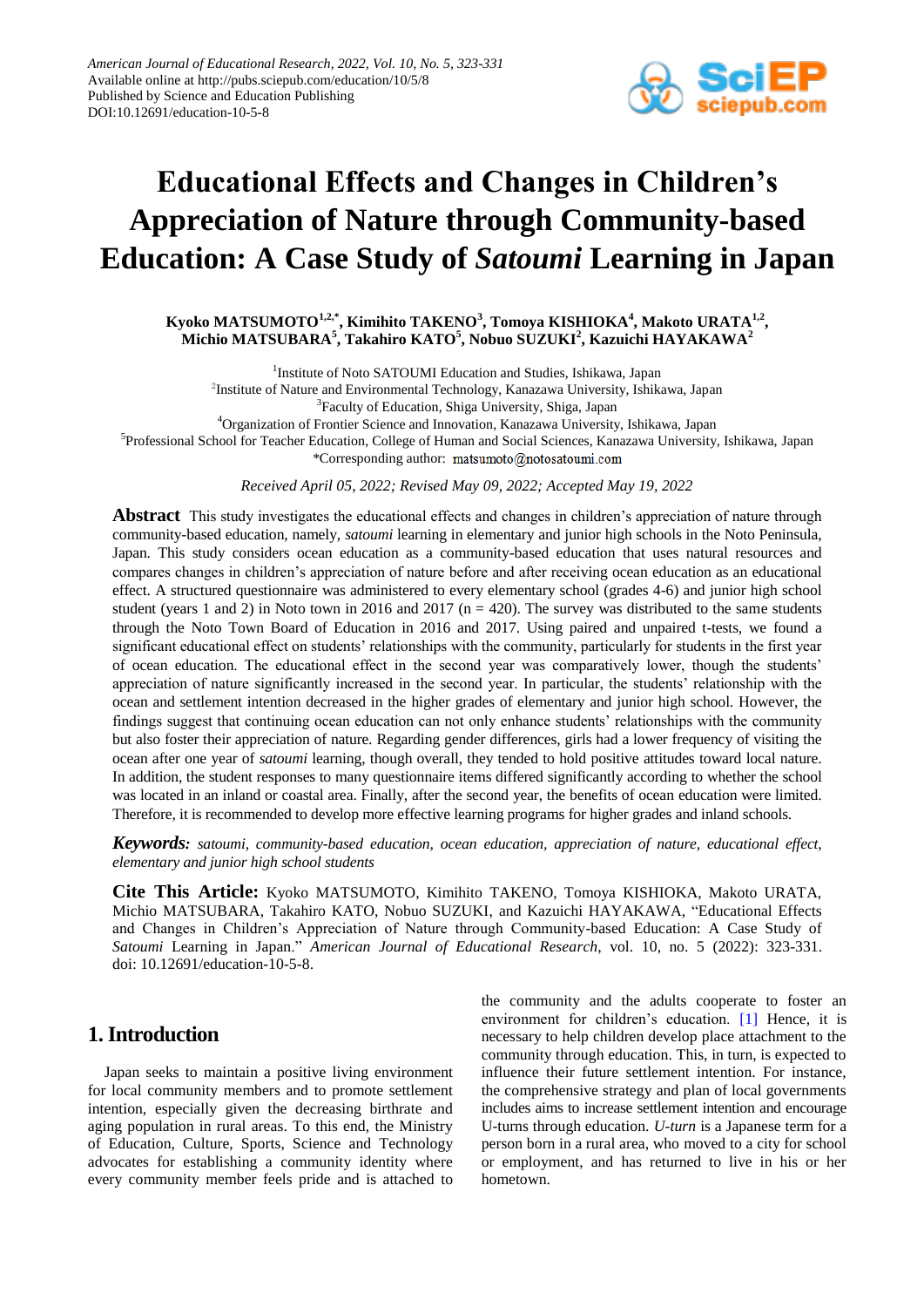In this circumstance, community-based education, for example, related to experiences of community life and local nature, has been offered in various regions of Japan. [\[2\]](#page-7-1) Children can benefit from active learning opportunities using natural resources, including the ocean and mountains. [\[3\]](#page-8-0)

Previous research on place and community-based education in the context of environmental and outdoor education has suggested that students learn with enthusiasm and improve their grades when place-based education is incorporated into the curriculum. When school education is integrated with the local community, students can cultivate ties with the community and develop knowledge, skills, and experience to contribute as community members. As a result, they have more options for staying in the community as constructive residents. [\[4,5\]](#page-8-1)

At the same time, the Japanese government has emphasized the need for ocean education. In 2007, the Basic Act on Ocean Policy was enacted to promote the "enhancement of citizens' understanding of the oceans" (Article 28). [\[6\]](#page-8-2) Then, the revised plan in 2013 recommended "to improve marine-related education at elementary schools, junior high schools, and high schools." [\[7\]](#page-8-3) The Third Basic Plan on Ocean Policy, formulated in 2018, aims to promote ocean education, enhance opportunities for people to come into contact with the ocean such as through recreation, tourism, etc., and implement ocean education in every municipality by 2025. [\[8\]](#page-8-4) However, the learning contents, teaching methods, and measurement of the effectiveness of ocean education remain open research problems. [\[9\]](#page-8-5)

In this study, *ocean education* is community-based education that uses natural resources and compares the changes in children's appreciation of nature before and after they receive ocean education as an educational effect. Since one goal of ocean education is to foster pride and attachment to the community, focus is placed on the children's appreciation of nature related to the local community.

## **2. Materials and Methods**

#### **2.1. Study Area**

This research targets ocean education as a curriculum that incorporates place and community-based life experience as well as experience with nature in Noto town, Ishikawa prefecture, Japan. The core industries of Noto town are the primary industries such as agriculture, forestry, and fishery. The Noto region includes four cities and five towns, including Noto town, and is known for its traditional agriculture, forestry and fishing methods and activities to conserve the use of *Satoyama Satoumi*. In 2011, the Food and Agriculture Organization of the United Nations certified "Noto's Satoyama and Satoumi" as the Globally Important Agricultural Heritage Systems. [\[10\]](#page-8-6)

However, the aging of industrial workers and shortage of replacement workers have become major problems. The aging rate exceeded 21% in 1995, and the proportion of the young population fell below 10% in 2010 in Noto town. [\[11\]](#page-8-7) Furthermore, there is no higher education institution in Noto town, and the outflow of young people when they go on to high school or find a job after graduation is one of the major factors accelerating the declining birthrate and aging population. As of 2015, there were about 650 students at five elementary schools and about 400 students at four junior high schools in Noto town. The number of children is decreasing each year. Also, the number of elementary schools has decreased from ten to five, while the number of junior high schools has decreased from six to four compared to when Noto town was born in 2005 due to a merger [\(Figure 1\)](#page-1-0)[. \[11\]](#page-8-7)

In 2015, Noto Town's Regional Strategy [\[12\]](#page-8-8) was created with a goal of "enhancing ocean education at elementary and junior high schools as practical education to deepen love for and pride in our hometown and to promote local activities in the community, such as local festivals to foster local pride and community attachment." Accordingly, all elementary and junior high schools in Noto town have introduced ocean education.

<span id="page-1-0"></span>

**Figure 1.** Location of study area: Noto town, Ishikawa prefecture, Japan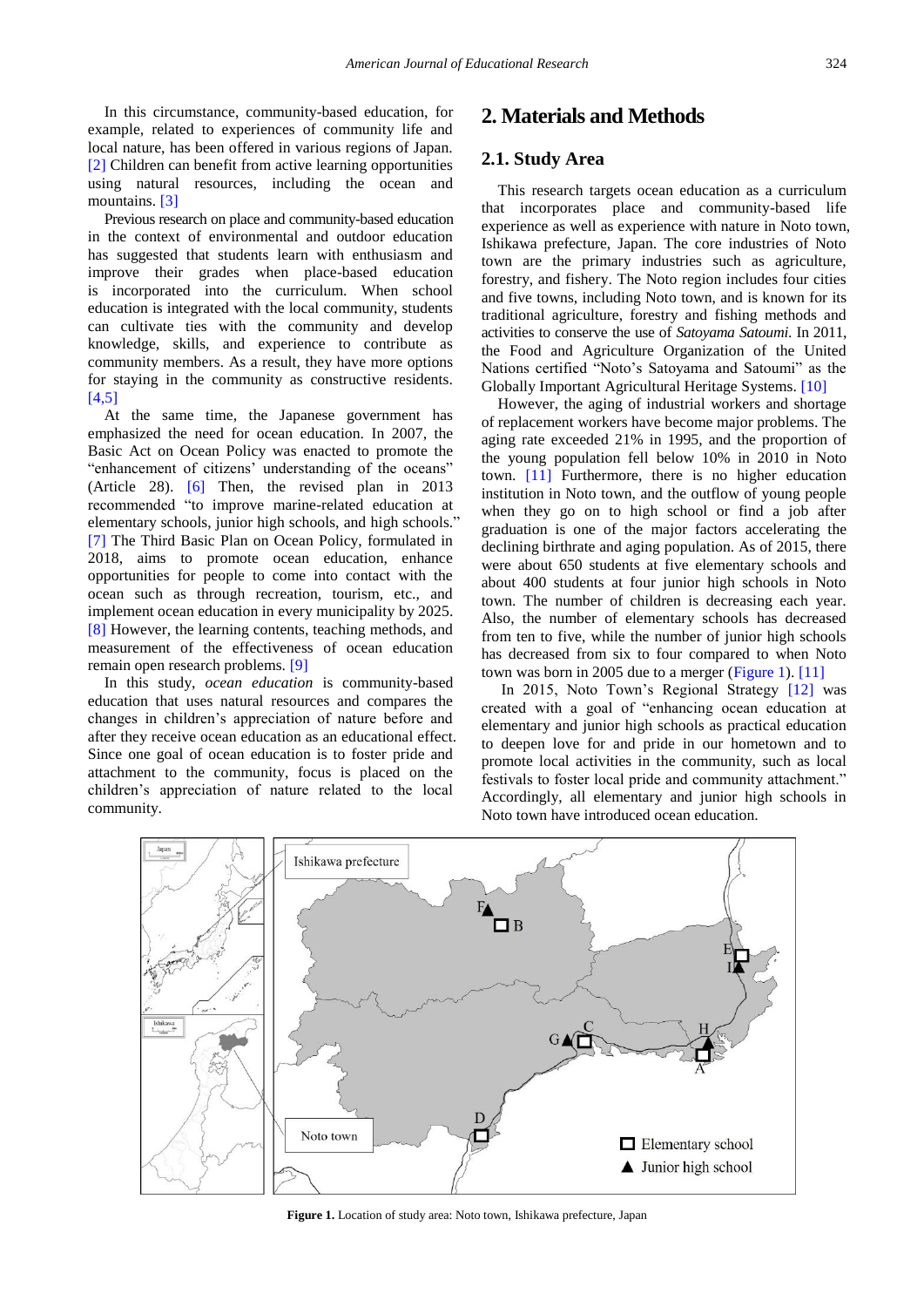#### **2.2.** *Satoumi* **Learning**

As of April 2015, the Ministry of Education, Culture, Sports, Science and Technology designated one elementary school in Noto town as a pilot school for a *satoumi* course. At the pilot school, 5th and 6th grade students to receive 35 hours of instruction a year in the *satoumi* course, while other elementary and junior high schools carry out *satoumi* learning around 5 hours a year [\(Table 1\)](#page-2-0). In this paper, the term "*satoumi* course" refers to this program, and "*satoumi* learning" is used for the forms of ocean education at other schools. In Japanese, *sato* means the area where people live, and *umi* means the sea. Thus, *satoumi* is an important sea area that supports culture and cultural exchanges, for example, through fisheries and the distribution of products. The area includes both nature and human residents, as well as high biological productivity and biodiversity. [\[13\]](#page-8-9)

Ocean education, including the *satoumi* course, is "practical education to deepen local love and pride in your hometown through ocean experimental learning toward implementing rich locality and active school education." [\[14\]](#page-8-10) The learning contents are classified into four categories: becoming familiar with the ocean, getting to know the ocean, protecting the ocean, and utilizing the ocean. Activities include beach observations, community festival studies, beach cleanups, and cooking squid. [\[15\]](#page-8-11)

In [Figure 2,](#page-2-1) the upper left shows 1st and 2nd grade elementary school students observing the ocean as an activity of "becoming familiar with the ocean." The upper right shows 3rd grade students studying a community festival related to the ocean as a "getting to know the ocean" activity. Then, the lower left depicts 5th and 6th grade elementary school students doing a joint cleanup with junior high school students at the beach as an example of "protecting the ocean." Finally, the lower right shows 6th grade students cooking squid as an activity of "utilizing the ocean."

The purpose of "becoming familiar with the ocean" is to cultivate interest in the sea through experiential learning, while "getting to know the ocean" aims to develop further interest in the nature and resources of the sea, as well as their deep relationships with people. The "protecting the ocean" curriculum component teaches students to take part in the conservation of the ocean environment through activities such as independent investigations, and "utilizing the ocean" shows students the importance of sustainable use of ocean products and resources, the transportation of people and goods by ship, and the connections with people around the world through the sea. [\[9,16\]](#page-8-5)

|  |  |  |  |  | Table 1. Pilot school's implementation status of <i>satoumi</i> learning [16] |  |
|--|--|--|--|--|-------------------------------------------------------------------------------|--|
|  |  |  |  |  |                                                                               |  |

<span id="page-2-0"></span>

| Year/grade      | Subjects for <i>satoumi</i> learning                                  | Learning contents                                                      | Hours |
|-----------------|-----------------------------------------------------------------------|------------------------------------------------------------------------|-------|
| 1 <sup>st</sup> | Living environment studies                                            | - Seasonal changes in the sea                                          | 16    |
| 2 <sup>nd</sup> | Living environment studies                                            | - Breeding of sea creatures                                            | 19    |
| 3 <sup>rd</sup> | Science, social studies, the period for integrated studies, and so on | - Festival of the sea<br>- Environmental beautification                | 51    |
| 4 <sup>th</sup> | Science, social studies, the period for integrated studies, and so on | - PR for local squid products                                          | 50    |
| 5 <sup>th</sup> | Science, social studies, the period for integrated studies, and so on | - Birth of fish<br>- Survey and presentation of the fisheries industry | 35    |
| 6 <sup>th</sup> | Science, the period for integrated studies, and home economics        | - Fisherman's work-study<br>- Cooking using seafood                    | 35    |

<span id="page-2-1"></span>

**Figure 2.** Activities in the *satoumi* course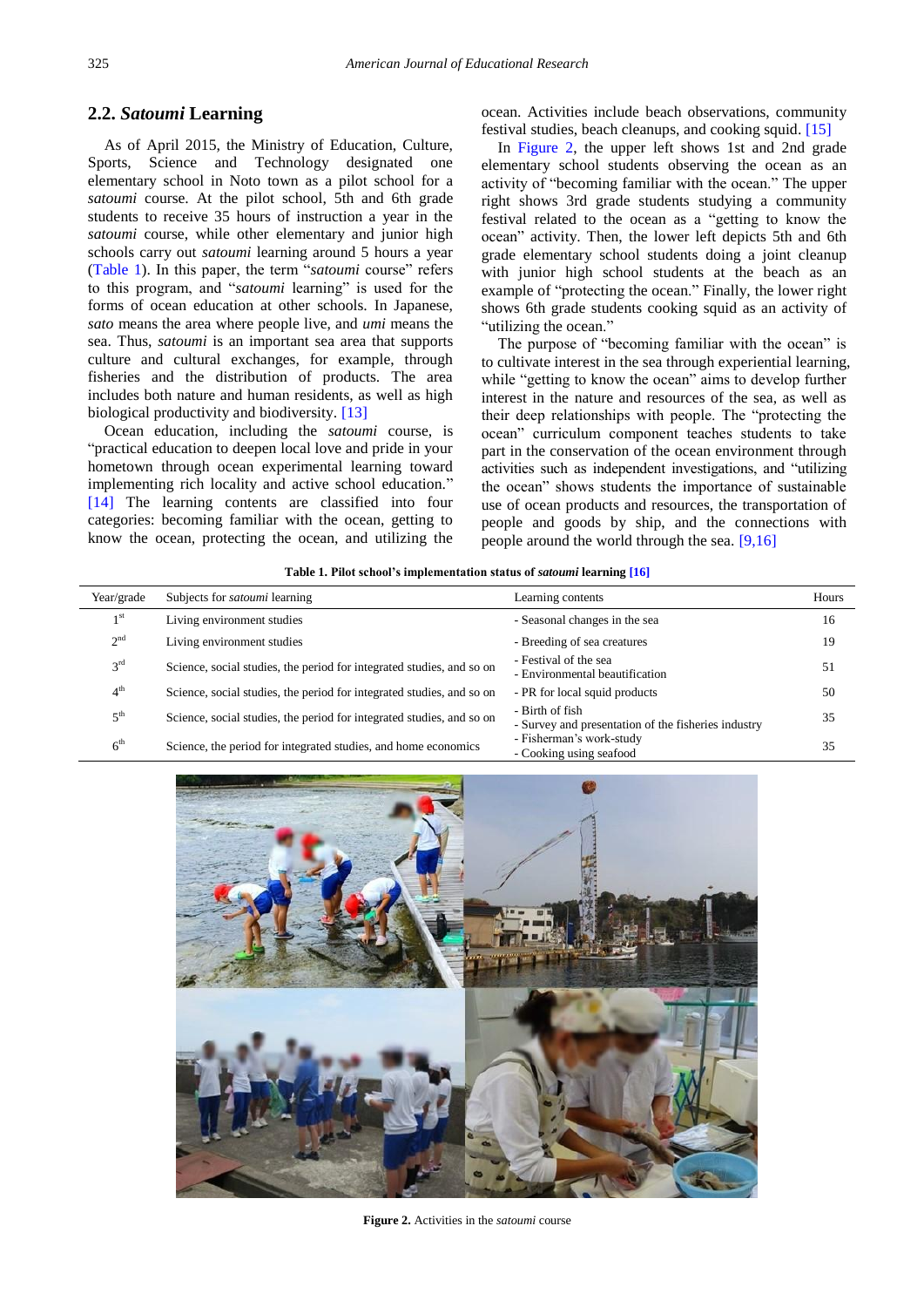**Table 2. Implementation status of ocean education at elementary and junior high school[s \[17,18\]](#page-8-13)**

<span id="page-3-0"></span>

| Elementary                | Learning contents                                                                                                                                             |                                                                                                                                                                |                              |  |  |  |  |  |
|---------------------------|---------------------------------------------------------------------------------------------------------------------------------------------------------------|----------------------------------------------------------------------------------------------------------------------------------------------------------------|------------------------------|--|--|--|--|--|
| school                    | $5th$ grade                                                                                                                                                   | $6th$ grade                                                                                                                                                    | Hours                        |  |  |  |  |  |
| A                         | - Noto Town's fisheries industry<br>- Birth of fish<br>- Change of marine environment and creatures' lives<br>- Agriculture, forestry, and fishery industries | - A fisher's work<br>- Life and environment<br>- Nutritious diet                                                                                               | 35 hours<br>each             |  |  |  |  |  |
| B                         | - Making seaweed salt and experiencing being on a canoe<br>- Making sticky rice-stuffed squid<br>- Breeding masu trout                                        | - Beach observation<br>- Making sticky rice-stuffed squid                                                                                                      | 5 hours<br>each              |  |  |  |  |  |
| $\mathcal{C}$             | - Cooking seafood such as squid, yellowtail, and seaweed<br>- Experiencing fishing and making seaweed salt                                                    | - Ocean-related jobs<br>- Whaling history<br>- History and present of Oshiki net fishing and traditional<br>fixed-net fishing<br>- Cooking practice with squid | 5 hours<br>each              |  |  |  |  |  |
| D                         | - Experiencing fishing                                                                                                                                        | - Experiences of fisherfolk<br>- Ocean-based local dishes<br>- A fisher's life                                                                                 | 5 hours<br>each              |  |  |  |  |  |
| E                         | - Experience of being on a canoe<br>- Experience of lightly dried cuttlefish                                                                                  | - Experience being on of a canoe<br>- Experience of lightly dried cuttlefish                                                                                   | $\overline{5}$ hours<br>each |  |  |  |  |  |
| Junior high               |                                                                                                                                                               | Learning contents                                                                                                                                              |                              |  |  |  |  |  |
| school                    | $1st$ grade                                                                                                                                                   | $2nd$ grade                                                                                                                                                    | Hours                        |  |  |  |  |  |
| $\boldsymbol{\mathrm{F}}$ | - Beach observation and combing<br>- Flotsam investigation<br>- Beach observation, life collection<br>- People and festivals at satoumi                       | - Knowing satoyama, connection between mountains and<br>the ocean<br>- People and festivals at satoumi                                                         | 5 hours<br>each              |  |  |  |  |  |
| G                         | - Tsunami disaster prevention<br>- Cooking practice using fishery resources                                                                                   | - Tsunami disaster prevention<br>- Study group on sea creatures<br>- Making a lampshade                                                                        | 5 hours<br>each              |  |  |  |  |  |
| H                         | - Beach observation, life collection                                                                                                                          | - Making seaweed salt, dissecting a squid, and making<br>lightly dried cuttlefish                                                                              | 5 hours<br>each              |  |  |  |  |  |
| I                         | - Making seaweed salt<br>- Cooking practice using crabs and local products                                                                                    | - Beach observation, collecting seaweed, and making a<br>seaweed specimen<br>Cooking practice using yellowtail and local products                              | 5 hours<br>each              |  |  |  |  |  |

The *satoumi* course at the pilot school is positioned as "practical education that aims to realize a school education that is rich in locality and vibrant through experiential learning of the sea, deepening love of the hometown, and making the hometown proud." It includes a special curriculum that draws on local teaching resources such as the coastline where diverse creatures live, the distinctive fishery industry, and the history, culture, and facilities related to the ocean. The aim is to make children be proud of their hometown and foster place attachment to the community [\(Table 2\)](#page-3-0)[. \[11,16\]](#page-8-7)

Specifically, the educational goals of the *satoumi* course are to "cultivate a rich sensitivity to the ocean and along with raising interest in the ocean," "help people understand the relationship between the ocean and humans and the connection with the people of the world through the ocean, and to cultivate the qualities, abilities, and attitudes of forming a sustainable society" through "activities to get close to the rich nature of the ocean and experience activities to feel a connection with the ocean in the familiar society." [\[17,18\]](#page-8-13)

#### **2.3. Survey and Analysis**

This study employed a questionnaire survey targeting all 4th, 5th, and 6th grade elementary school students and 1st, 2nd and 3rd grade junior high school students in Noto town [\(Table 3\)](#page-3-1). The survey was distributed to the same students through the Noto Town Board of Education in 2016 and 2017.

<span id="page-3-1"></span>

| School             |              | School in an<br>inland area | 4th, 2015<br>5th, 2016   | 5th, 2015<br>6th, 2016   | 6th, 2015<br>1st, $2016^1$ | 1st, 2015<br>2nd, 2016   | Total |
|--------------------|--------------|-----------------------------|--------------------------|--------------------------|----------------------------|--------------------------|-------|
|                    | А            |                             | 14                       | 12                       | $(17) \rightarrow H$       |                          | 26    |
|                    | B            | ◯                           | 23                       | 27                       | $(24) \rightarrow F$       | $\overline{\phantom{a}}$ | 50    |
| Elementary school  | $\mathsf{C}$ |                             | 31                       | 39                       | $(37) \rightarrow G$       | $\overline{\phantom{a}}$ | 70    |
|                    | D            | $\overline{\phantom{a}}$    | 13                       | 13                       | $(6) \rightarrow G$        | $\overline{\phantom{a}}$ | 26    |
|                    | $\mathbf E$  |                             | 12                       | 27                       | $(21) \rightarrow I$       | ٠                        | 39    |
|                    | F            |                             | $\sim$                   |                          | 24                         | 23                       | 47    |
|                    | G            |                             | $\overline{\phantom{a}}$ | ٠                        | 43                         | 42                       | 85    |
| Junior high school | H            | $\overline{\phantom{a}}$    | $\sim$                   | $\overline{\phantom{a}}$ | 17                         | 14                       | 31    |
|                    |              | ٠                           | ٠.                       | ٠                        | 21                         | 25                       | 46    |

**Table 3. Survey participants<sup>1</sup>**

<sup>1</sup> The arrow indicates which junior high school the students in 6th grade elementary school attended in 2016.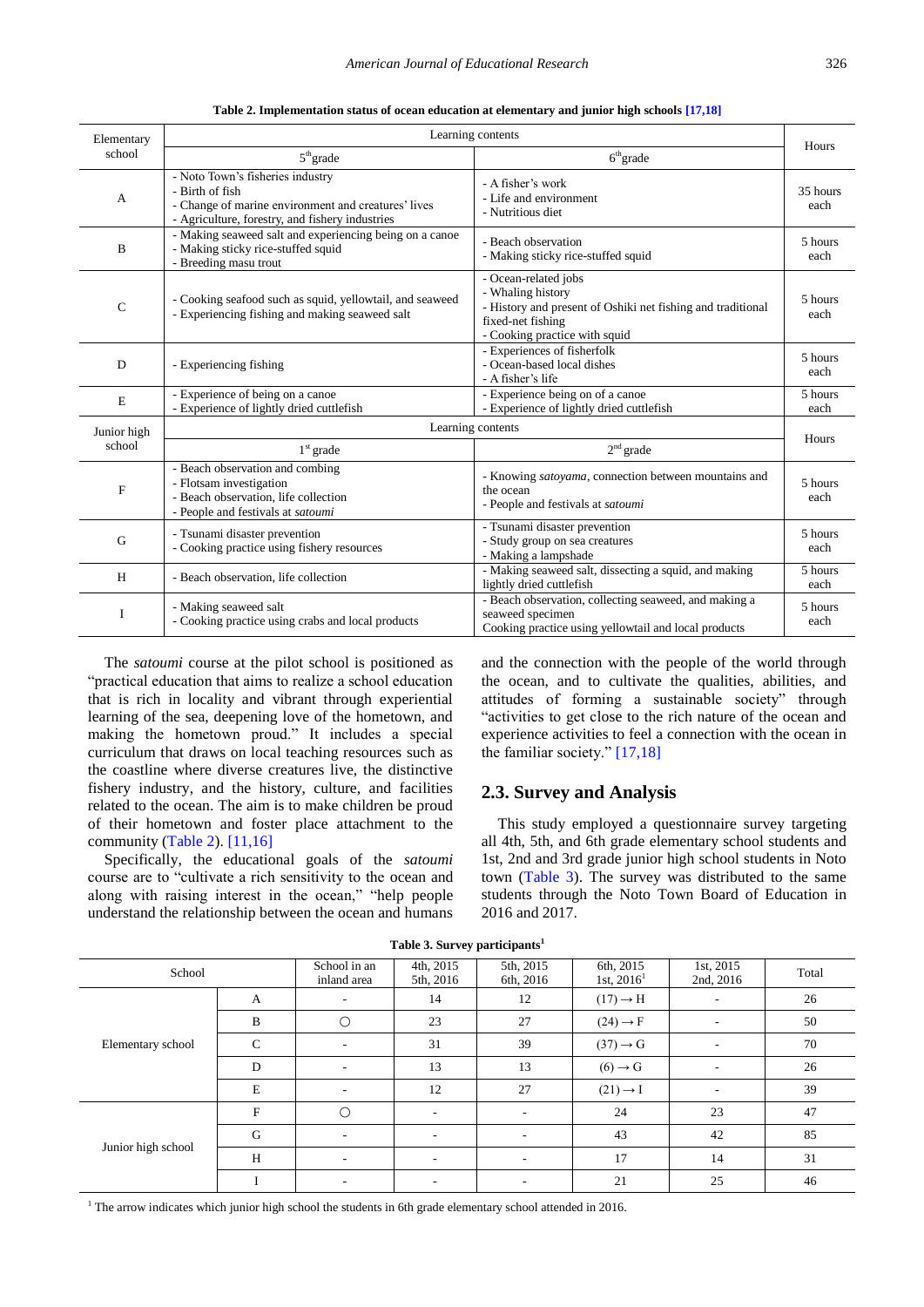<span id="page-4-0"></span>

| Topic                       | Questionnaire items                                                   |          |  |  |  |  |
|-----------------------------|-----------------------------------------------------------------------|----------|--|--|--|--|
| Attribute                   | School name, grade, and gender                                        |          |  |  |  |  |
|                             | Frequency of playing at the ocean in March, April, and May            |          |  |  |  |  |
| Relationship with the ocean | Frequency of playing at the ocean in June, July, and August           | 4 scales |  |  |  |  |
|                             | Frequency of playing at the ocean in September, October, and November |          |  |  |  |  |
|                             | Frequency of playing at the ocean in December, January, and February  |          |  |  |  |  |
| Satoumi learning            | Motivation to learn about the ocean                                   | 5 scales |  |  |  |  |
|                             | Participation in community festivals                                  | 5 scales |  |  |  |  |
|                             | Participation in community events other than festivals                |          |  |  |  |  |
|                             | Knowledge about community traditions and culture                      |          |  |  |  |  |
| Relationship with community | Pride in local nature                                                 |          |  |  |  |  |
|                             | Pride in community traditions and culture                             |          |  |  |  |  |
|                             | Pride in local specialties                                            |          |  |  |  |  |
|                             | Settlement intention                                                  |          |  |  |  |  |
|                             | The air is fresh.                                                     |          |  |  |  |  |
|                             | The natural scenery is beautiful.                                     |          |  |  |  |  |
| Appreciation of nature      | The vegetables and edible wild plants are delicious.                  |          |  |  |  |  |
|                             | The fish is delicious.                                                |          |  |  |  |  |

**Table 4. Research outline**

As shown in [Table 4,](#page-4-0) the students were asked about their school, grade, and gender as personal attributes and seasonal frequency of playing at the ocean as an item representing their relationship with the ocean. The items indicating their relationship with the community asked about the students' motivation to learn about the ocean, participation in community festivals and other events, knowledge about community traditions and culture, pride in local nature, pride in community traditions and culture, pride in local specialties, and settlement intention. Finally, the items related to the students' relationship with nature were "The air is fresh," "The natural scenery is beautiful," "The vegetables and edible wild plants are delicious," and "The fish is delicious."

After collecting the questionnaire responses, we calculated the mean values and standard deviations and conducted a paired t-test to identify the children's changes in appreciation of nature by school, school location, and gender. We then compared the survey results from 2016 and 2017.

### **3. Results**

[Table 5](#page-5-0) shows that the children's mean value for each topic by a paired t-test for each elementary and junior high school and the overall results. School A, the pilot school, was in its first year of ocean education in 2015 and its second year in 2016. The other elementary and junior high schools had a pre-implementation status of ocean education as of 2015, and their first year of implementation was 2016. The "School" column shows the school to which the children belonged in 2015, and the bold font indicates  $p < .05$ . The same applies hereafter to the following tables.

Statistically significant differences between the average values before and after the students received ocean education at all elementary and junior high school students, including the pilot school, were observed for the following: frequency of playing at the ocean in June, July, and August; participation in community events other than festivals; knowledge about community traditions and culture; pride in local nature; pride in community traditions and culture; pride in local specialties; settlement intention; and freshness of air. We would like to emphasize that the average values of the two topics frequency of playing at the ocean in June, July, and August and settlement intention fell after the students received ocean education.

As shown in [Table 6,](#page-5-1) three items (i.e., motivation to learn about the ocean, participation in community festivals, and settlement intention) were significantly higher for the pilot school than for the other elementary and junior high schools. These three items are more likely to increase with study time.

[Table 7](#page-6-0) shows the differences in educational effect between the second and first years of ocean education. At the pilot school where ocean education was conducted for two years, the results were significantly higher for all eight items in comparison to the other elementary and junior high schools, which were in their first year.

On the other hand, as shown in [Table 8,](#page-6-1) two items of appreciation of nature showed significant increases at the pilot school. However, at the other elementary and junior high schools, high effects were seen mainly in the items representing relationship with community. The items frequency of playing at the ocean in June, July, and August and settlement intention were significantly lower. Similar to the overall results shown in [Table 5,](#page-5-0) as the grade level went up, the relationship with the ocean and settlement intention tended to decrease.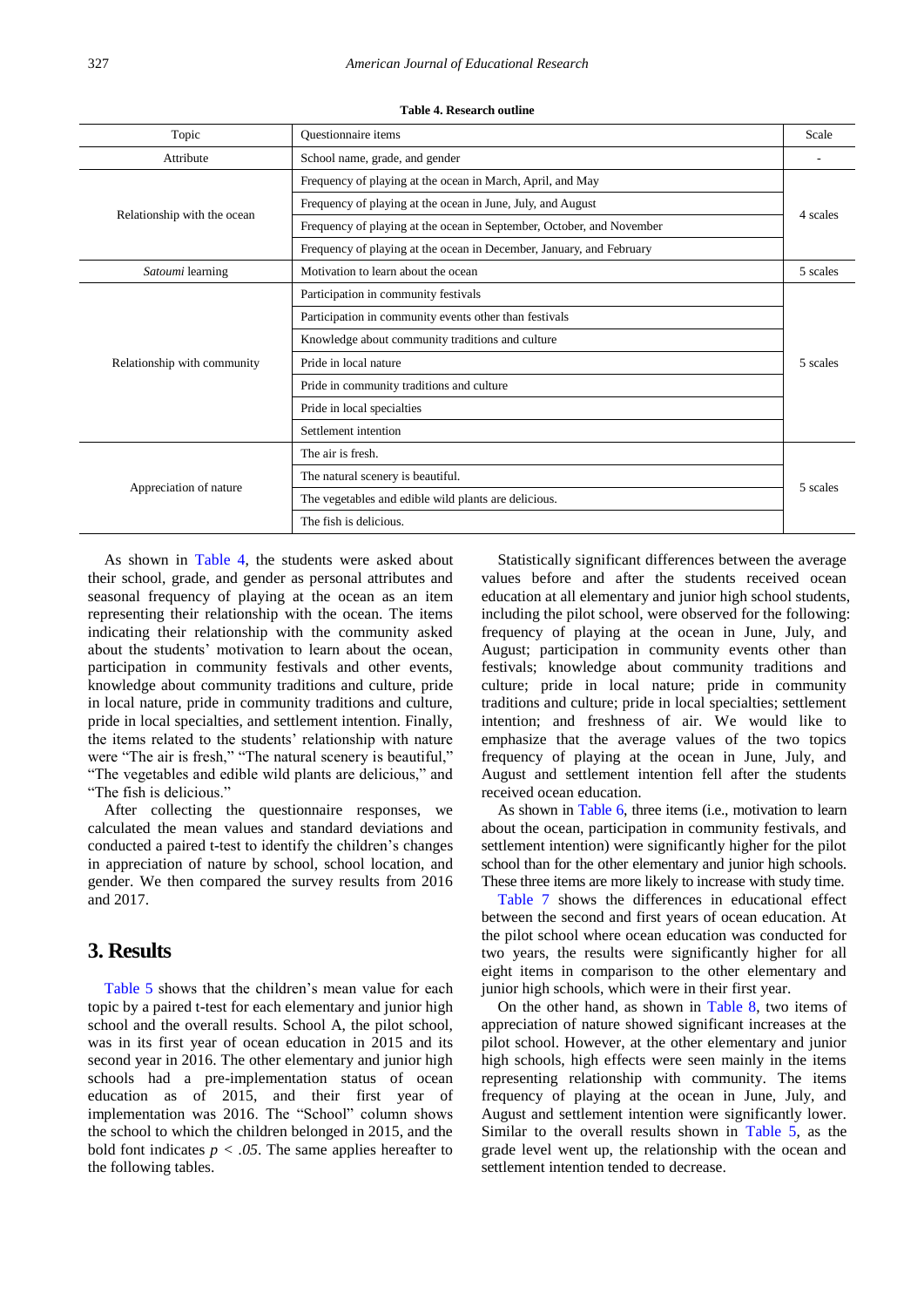**Table 5. Children's mean value for each topic by paired t-test at each elementary and junior high school**

<span id="page-5-0"></span>

|                                          |      | Elementary school |                          |                          |                          | Junior high school       |                          |                          |                          |                          |                        |
|------------------------------------------|------|-------------------|--------------------------|--------------------------|--------------------------|--------------------------|--------------------------|--------------------------|--------------------------|--------------------------|------------------------|
| School <sup>3</sup>                      |      | A                 | B                        | $\mathsf{C}$             | D                        | E                        | $\mathbf F$              | G                        | Н                        | I                        | Overall                |
| Pilot school                             |      | $\bigcirc$        | $\overline{\phantom{a}}$ | $\overline{\phantom{a}}$ | $\overline{\phantom{a}}$ | $\overline{\phantom{a}}$ | $\overline{\phantom{a}}$ | $\overline{\phantom{a}}$ | $\overline{\phantom{a}}$ | $\overline{\phantom{a}}$ |                        |
| School in an inland area                 |      | $\overline{a}$    | $\circ$                  |                          | $\overline{\phantom{a}}$ | ÷,                       | $\circlearrowright$      | L.                       | $\overline{\phantom{a}}$ |                          |                        |
| Frequency of playing at the ocean in     | 2015 | 1.26              | 1.06                     | 1.10                     | 1.25                     | 1.30                     | 1.05                     | 1.29                     | 1.36                     | 1.20                     | 1.18                   |
| March, April, and May                    | 2016 | 1.45              | 1.02                     | 1.18                     | 1.29                     | 1.15                     | 1.14                     | 1.13                     | 1.07                     | 1.00                     | 1.16                   |
| Frequency of playing at the ocean in     | 2015 | 2.10              | $1.67*$                  | 1.92                     | 2.27                     | $2.27*$                  | 1.55                     | 2.12                     | 3.00                     | 2.28                     | $2.03*$                |
| June, July, and August                   | 2016 | 2.12              | $1.51*$                  | 2.01                     | 2.03                     | $2.02*$                  | 1.55                     | 1.93                     | 3.00                     | 2.16                     | $1.94*$                |
| Frequency of playing at the ocean in     | 2015 | 1.40              | 1.06                     | 1.19                     | 1.30                     | 1.38                     | 1.20                     | 1.24                     | 1.50                     | 1.24                     | 1.24                   |
| September, October, and November         | 2016 | 1.58              | 1.05                     | 1.30                     | 1.35                     | 1.28                     | 1.20                     | 1.16                     | 1.57                     | 1.12                     | 1.26                   |
| Frequency of playing at the ocean in     | 2015 | 1.23              | 1.02                     | 1.05                     | 1.13                     | 1.02                     | 1.10 <sup>a</sup>        | 1.05                     | 1.07                     | 1.00                     | 1.06                   |
| December, January, and February          | 2016 | 1.10              | 1.02                     | 1.08                     | 1.17                     | 1.06                     | $1.10^{a}$               | 1.08                     | 1.00                     | 1.00                     | 1.07                   |
|                                          | 2015 | 4.36              | 3.76                     | 3.66                     | 4.25                     | 4.30                     | 3.73                     | $3.62**$                 | 4.00                     | 3.60                     | 3.90                   |
| Motivation to learn about the ocean      | 2016 | 4.38              | 3.81                     | 3.85                     | 4.38                     | 4.25                     | 3.50                     | $3.07**$                 | 3.60                     | 3.64                     | 3.88                   |
|                                          | 2015 | 4.77              | 3.86                     | 4.49                     | 4.57                     | 4.73                     | 4.14                     | 4.65                     | 4.79                     | 4.28                     | 4.45<br>4.49           |
| Participation in community festivals     | 2016 | 4.67              | 3.99                     | 4.54                     | 4.70                     | 4.70                     | 4.41                     | 4.53                     | 4.64                     | 4.64                     |                        |
| <b>Participation in community events</b> | 2015 | 3.86              | 3.47                     | 3.48                     | $3.58*$                  | 3.83                     | 3.35                     | 3.51                     | 3.46                     | 3.04                     | $3.55*$                |
| other than festivals                     | 2016 | 4.26              | 3.49                     | 3.57                     | $4.23*$                  | 4.10                     | 3.61                     | 3.23                     | 3.77                     | 3.08                     | $3.70*$                |
| Knowledge about community                | 2015 | 3.58              | $3.08*$                  | $2.86**$                 | $3.59*$                  | $3.48*$                  | 3.00                     | 3.26                     | 3.31                     | $2.60*$                  | $3.17***$<br>$3.54***$ |
| traditions and culture                   | 2016 | 3.91              | $3.44*$                  | $3.35***$                | $4.21*$                  | $3.83*$                  | 3.30                     | 3.36                     | 3.54                     | $2.92*$                  |                        |
|                                          | 2015 | 4.19              | 3.83                     | $3.70**$                 | 4.33                     | $4.18*$                  | 3.83                     | 3.85                     | 3.79                     | 3.48                     | 3.90***<br>$4.13***$   |
| Pride in local nature                    | 2016 | 4.43              | 4.08                     | $4.08**$                 | 4.47                     | $4.53*$                  | 3.83                     | 3.68                     | 4.21                     | 3.56                     |                        |
| Pride in community traditions and        | 2015 | 4.44              | 3.72                     | 4.09**                   | $4.00**$                 | 4.38                     | 3.87                     | 4.31                     | 4.54                     | 3.76                     | $4.10***$              |
| culture                                  | 2016 | 4.70              | 3.90                     | $4.41**$                 | $4.70**$                 | 4.53                     | 3.70                     | 4.36                     | 4.31                     | 4.00                     | 4.32***                |
|                                          | 2015 | 4.35              | 3.57                     | $3.72*$                  | $3.97*$                  | 4.15                     | 3.87                     | 3.63                     | 4.36                     | 3.68                     | $3.86**$               |
| <b>Pride in local specialties</b>        | 2016 | 4.57              | 3.76                     | $4.02*$                  | $4.53*$                  | 4.25                     | 3.78                     | 3.58                     | 4.07                     | 3.80                     | $4.03**$               |
|                                          | 2015 | 4.16              | 3.79***                  | $3.96*$                  | 4.33                     | 4.05                     | $3.74**$                 | 3.85                     | $4.14*$                  | 3.68                     | 3.96***                |
| <b>Settlement intention</b>              | 2016 | 3.83              | $3.21***$                | $3.62*$                  | 4.30                     | 4.02                     | $3.22**$                 | 3.33                     | $3.43*$                  | 3.52                     | $3.61***$              |
|                                          | 2015 | $4.00**$          | 3.97                     | 3.82                     | $4.03*$                  | 4.46                     | 4.35                     | 3.90                     | 4.07                     | 3.84                     | $4.02**$               |
| The air is fresh. (Freshness of air)     | 2016 | $4.31**$          | 4.22                     | 4.01                     | $4.57*$                  | 4.39                     | 4.39                     | 3.60                     | 4.29                     | 4.00                     | $4.16**$               |
|                                          | 2015 | 4.29              | 4.07                     | 4.02                     | 4.37                     | 4.37                     | 4.26                     | $4.15***$                | 4.14                     | 4.00                     | 4.16                   |
| The natural scenery is beautiful.        | 2016 | 4.45              | 4.32                     | 4.14                     | 4.53                     | 4.38                     | 4.35                     | $3.63***$                | 4.29                     | 3.92                     | 4.22                   |
| The vegetables and edible wild plants    | 2015 | 4.35**            | 4.27                     | 4.11                     | 4.48                     | 4.62                     | 4.09                     | $4.13*$                  | 4.21                     | 3.96                     | 4.26                   |
| are delicious.                           | 2016 | $4.58**$          | 4.37                     | 4.21                     | 4.52                     | 4.67                     | 4.09                     | $3.75*$                  | 4.57                     | 4.08                     | 4.32                   |
|                                          | 2015 | 4.48              | 4.27                     | 4.42                     | 4.47                     | 4.72                     | 4.35                     | 4.30                     | 4.36                     | 4.32                     | 4.42                   |
| The fish is delicious.                   | 2016 | 4.71              | 4.41                     | 4.46                     | 4.53                     | 4.80                     | 4.30                     | 4.23                     | 4.71                     | 4.36                     | 4.50                   |

 ${\rm sp} < .05 {\rm \texttt{**}}$ p $< .01 {\rm \texttt{***}}$ p $< .001.$ 

**Table 6. Children's mean values and standard deviations for each topic by unpaired t-test in the first year of ocean education at the pilot school in 2015 and other elementary and junior high schools in 2016**

<span id="page-5-1"></span>

|                                            | Pilot school       | Other elementary and junior high schools |            |  |
|--------------------------------------------|--------------------|------------------------------------------|------------|--|
| Marine education level (according to year) | $1st$ year in 2015 | $1st$ year in 2016                       |            |  |
| Motivation to learn about the ocean        | $4.36 \pm 0.685$   | $3.83 \pm 1.099$                         | $4.531***$ |  |
| Participation in community festivals       | $4.77 \pm 0.642$   | $4.48 \pm 0.982$                         | $2.703**$  |  |
| Settlement intention                       | $4.16 \pm 1.090$   | $3.60 \pm 1.226$                         | $3.177**$  |  |

 $*p < .05 **p < .01 **p < .001$ .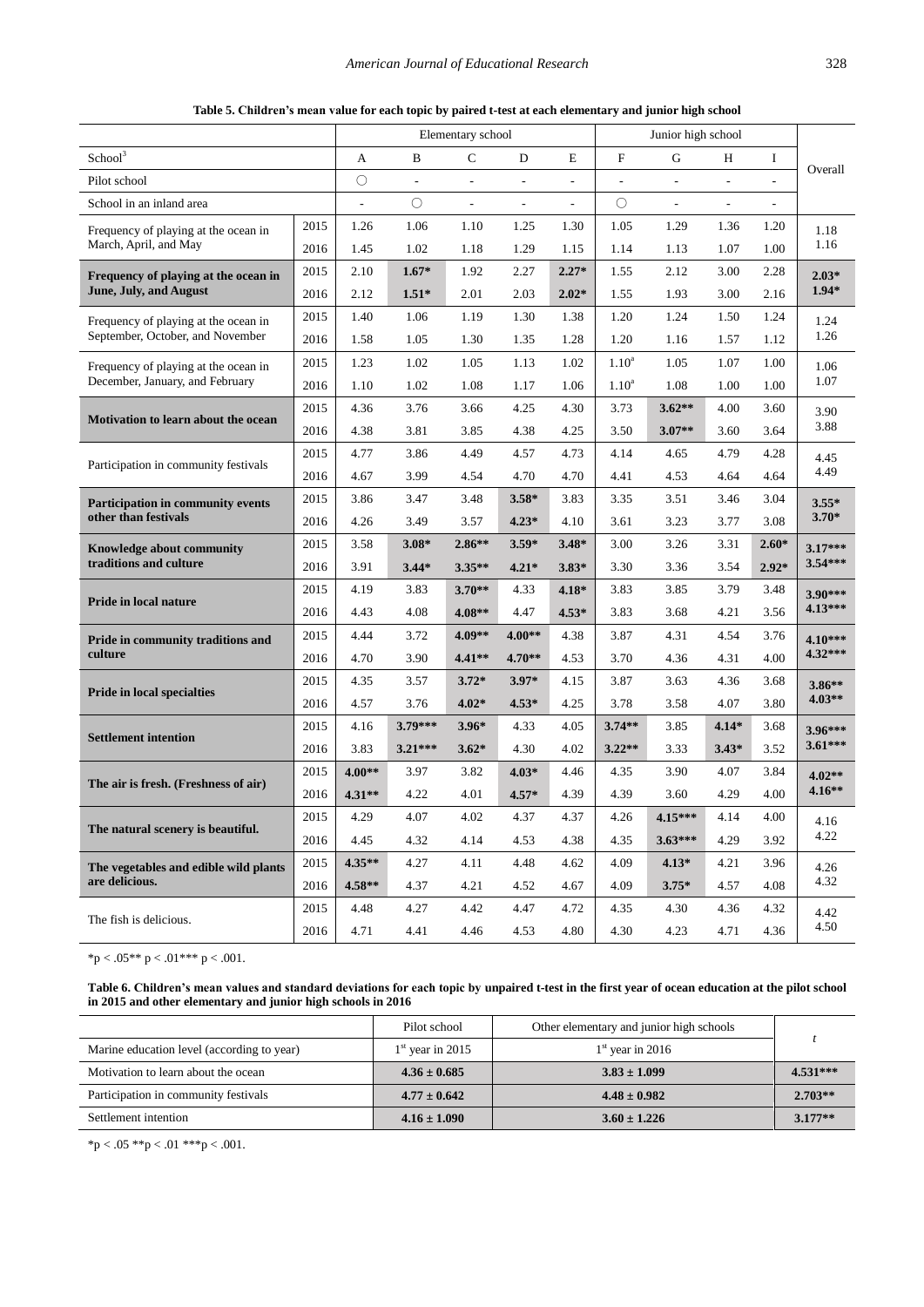<span id="page-6-0"></span>

|                                                                       | Pilot school       | Other elementary and junior high schools |            |
|-----------------------------------------------------------------------|--------------------|------------------------------------------|------------|
| Marine education level (according to year)                            | $2nd$ year in 2016 | $1st$ year in 2016                       |            |
| Frequency of playing at the ocean in March, April, and May            | $1.45 \pm 0.643$   | $1.12 \pm 0.405$                         | $4.304***$ |
| Frequency of playing at the ocean in September, October, and November | $1.58 \pm 0.747$   | $1.22 \pm 0.586$                         | $2.793**$  |
| Motivation to learn about the ocean                                   | $4.38 \pm 0.764$   | $3.83 \pm 1.101$                         | $3.164*$   |
| Knowledge about community traditions and culture                      | $3.91 \pm 1.042$   | $3.49 \pm 1.123$                         | $2.310*$   |
| Pride in community traditions and culture                             | $4.70 \pm 0.773$   | $4.27 \pm 0.970$                         | $2.775**$  |
| Pride in local specialties                                            | $4.57 \pm 0.677$   | $3.98 \pm 1.025$                         | $3.645*$   |
| The vegetables and edible wild plants are delicious.                  | $4.58 \pm 0.106$   | $4.29 \pm 0.927$                         | $2.014*$   |
| The fish is delicious.                                                | $4.71 \pm 0.636$   | $4.48 \pm 0.847$                         | $1.783**$  |

**Table 7. Children's mean values and standard deviations for each topic by unpaired t-test at the pilot school and other elementary and junior high schools in 2016**

 $*p < .05 **p < .01 **pp < .001$ .

**Table 8. Children's mean values and standard deviations for each topic by paired t-test at the pilot school and other elementary and junior high schools**

<span id="page-6-1"></span>

|                                                                |                  | Pilot school     |            | Other elementary and junior high schools |               |                  |             |
|----------------------------------------------------------------|------------------|------------------|------------|------------------------------------------|---------------|------------------|-------------|
| Topic                                                          | $1st$ year       | $2nd$ year       |            | Before leaning                           |               | After learning   |             |
| Frequency of playing at the ocean in<br>June, July, and August | $2.10 \pm 0.958$ | $2.12 \pm 0.832$ | $-0.154$   | $2.02 \pm 0.856$                         |               | $1.92 \pm 0.825$ | $2.473*$    |
| Knowledge about community<br>traditions and culture            | $3.58 \pm 1.029$ | $3.91 + 1.042$   | $-1.685$   | $3.12 \pm 1.198$                         | ↗             | $3.49 \pm 1.123$ | $-5.754***$ |
| Pride in local nature                                          | $4.19 \pm 0.969$ | $4.43 \pm 0.831$ | $-1.349$   | $3.87 \pm 1.048$                         | ↗             | $4.09 \pm 0.966$ | $-3.756***$ |
| Pride in community traditions and<br>culture                   | $4.44 \pm 0.854$ | $4.70 + 0.773$   | $-1.566$   | $4.06 \pm 1.108$                         | ↗             | $4.27 \pm 0.970$ | $-3.550***$ |
| Pride in local specialties                                     | $4.35 \pm 0.921$ | $4.57 + 0.677$   | $-1.669$   | $3.81 \pm 1.128$                         | $\mathcal{F}$ | $3.98 \pm 1.025$ | $-2.568*$   |
| Settlement intention                                           | $4.16 + 1.048$   | $3.83 + 1.267$   | 1.747      | $3.93 \pm 1.181$                         | $\searrow$    | $3.59 \pm 1.227$ | $5.621***$  |
| The air is fresh. (Freshness of air)                           | $4.00 \pm 0.937$ | $4.31 \pm 0.749$ | $-2.949**$ | $4.02 \pm 0.989$                         | $\mathcal{L}$ | $4.15 \pm 0.967$ | $-2.241*$   |
| The vegetables and edible wild plants<br>are delicious.        | $4.35 \pm 0.813$ | $4.58 \pm 0.106$ | $-2.12*$   | $4.25 \pm 0.902$                         |               | $4.29 \pm 0.927$ | $-0.725$    |

\*p < .05\*\* p < .01\*\*\* p < .001.

Analysis by gender showed that for boys, participation in community events other than festivals was significantly higher after ocean education. For girls, pride in local specialties and freshness of air were significantly higher. On the other hand, for girls, frequency of playing at the ocean in June, July, and August was significantly low. Common findings for the two genders are that knowledge about community traditions and culture, pride in local nature, and pride in community traditions and culture were significantly higher after ocean education, whereas settlement intention was low [\(Table 9\)](#page-6-2).

students at the schools located in inland versus coastal areas. For students attending inland schools, knowledge about community traditions and culture rose significantly after ocean education. In contrast, the frequency of playing at the ocean in June, July, and August and settlement intention were significantly low. Meanwhile, for students attending coast schools, participation in community events other than festivals, knowledge about community traditions and culture, pride in local nature, pride in community traditions and culture, pride in local specialties, and freshness of air were significantly high [\(Table 10\)](#page-7-2).

Additionally, we analyzed the differences between

**Table 9. Children's mean values and standard deviations for each topic by paired t-test by gender**

<span id="page-6-2"></span>

|                                                                |                  | <b>Boys</b>      |             |                  | Girls            |             |
|----------------------------------------------------------------|------------------|------------------|-------------|------------------|------------------|-------------|
| Topic                                                          | Before learning  | After learning   | t           | Before learning  | After learning   | t           |
| Frequency of playing at the ocean in June,<br>July, and August | $2.13 \pm 0.927$ | $2.10 + 0.918$   | 0.565       | $1.91 \pm 0.778$ | $1.77 \pm 0.671$ | $2.884**$   |
| Participation in community events other than<br>festivals      | $3.49 \pm 1.321$ | $3.69 \pm 1.162$ | $-2.076*$   | $3.60 \pm 1.280$ | $3.70 + 1.159$   | $-1.126$    |
| Knowledge about community traditions and<br>culture            | $3.14 \pm 1.281$ | $3.51 \pm 1.137$ | $-4.149***$ | $3.17 \pm 1.067$ | $3.55 \pm 1.101$ | $-4.371***$ |
| Pride in local nature                                          | $3.79 \pm 1.107$ | $4.08 \pm 0.994$ | $-3.562***$ | $4.02 \pm 0.954$ | $4.17 \pm 0.915$ | $-1.976**$  |
| Pride in community traditions and culture                      | $4.01 \pm 1.220$ | $4.22 \pm 1.041$ | $-2.451*$   | $4.19 \pm 0.914$ | $4.43 \pm 0.850$ | $-3.152**$  |
| Pride in local specialties                                     | $3.83 \pm 1.192$ | $3.97 \pm 1.041$ | $-1.504$    | $3.88 \pm 1.035$ | $4.10 \pm 0.974$ | $-2.769**$  |
| Settlement intention                                           | $3.90 \pm 1.196$ | $3.57 \pm 1.241$ | $3.694***$  | $4.03 \pm 1.142$ | $3.67 \pm 1.218$ | $4.803***$  |
| Freshness of air                                               | $3.99 \pm 1.025$ | $4.11 \pm 0.973$ | $-1.744$    | $4.05 \pm 0.932$ | $4.21 \pm 0.918$ | $-2.280*$   |

 $*p < .05 **p < .01 **pp < .001$ .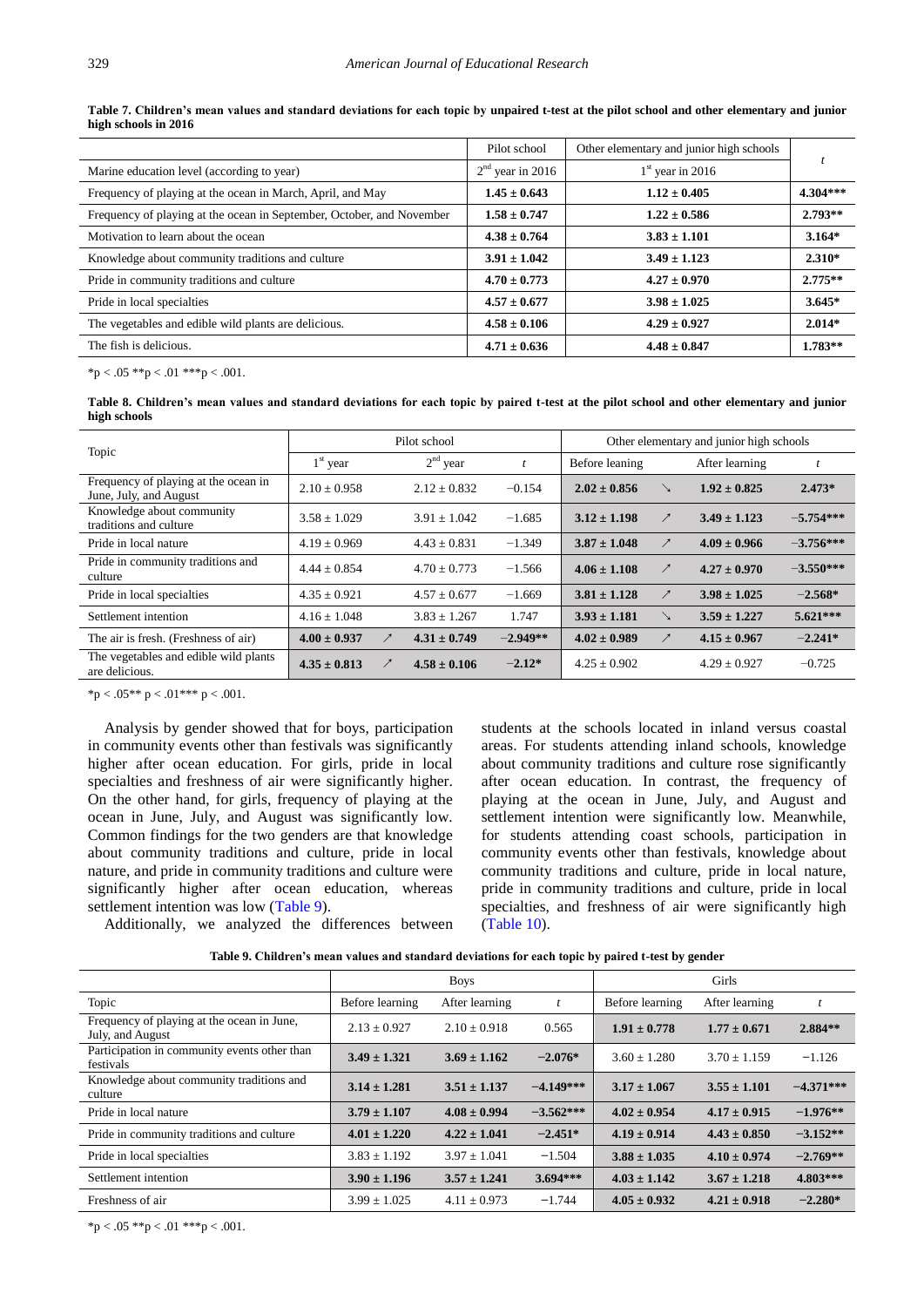<span id="page-7-2"></span>

|                                                                |                  | Inland area      |           | Coastal area     |                  |             |  |
|----------------------------------------------------------------|------------------|------------------|-----------|------------------|------------------|-------------|--|
| Topic                                                          | Before learning  | After learning   |           | Before learning  | After learning   |             |  |
| Frequency of playing at the ocean in June,<br>July, and August | $1.65 \pm 0.632$ | $1.52 \pm 0.580$ | $2.236*$  | $2.14 + 0.891$   | $2.07 + 0.846$   | 1.507       |  |
| Participation in community events other<br>than festivals      | $3.48 \pm 1.358$ | $3.55 \pm 1.250$ | $-0.485$  | $3.59 \pm 1.311$ | $3.77 \pm 1.156$ | $-2.442*$   |  |
| Knowledge about community traditions<br>and culture            | $3.11 \pm 1.289$ | $3.46 \pm 1.196$ | $-2.463*$ | $3.21 \pm 1.216$ | $3.59 \pm 1.150$ | $-5.521***$ |  |
| Pride in local nature                                          | $3.88 \pm 1.166$ | $4.07 + 1.094$   | $-1.459$  | $3.94 \pm 1.081$ | $4.18 \pm 0.989$ | $-3.785***$ |  |
| Pride in community traditions and culture                      | $3.82 \pm 1.288$ | $3.92 \pm 1.288$ | $-0.785$  | $4.22 \pm 1.107$ | $4.48 \pm 0.928$ | $-4.005***$ |  |
| Pride in local specialties                                     | $3.72 \pm 1.331$ | $3.84 \pm 1.378$ | $-0.821$  | $3.95 \pm 1.188$ | $4.13 \pm 1.023$ | $-2.854**$  |  |
| Settlement intention                                           | $3.86 \pm 1.484$ | $3.30 \pm 1.509$ | 5.329***  | $4.04 \pm 1.230$ | $3.76 \pm 1.296$ | $4.040***$  |  |
| Freshness of air                                               | $4.16 \pm 1.332$ | $4.35 + 1.289$   | $-1.676$  | $4.03 \pm 1.106$ | $4.16 \pm 1.071$ | $-2.258*$   |  |

**Table 10. Children's mean values and standard deviations for each topic by paired t-test by school location (inland vs. coastal)**

 $*p < .05 **p < .01 **p < .001$ .

At elementary and junior high schools in coastal areas, excluding the pilot school, pride in local nature, pride in community traditions and culture, and pride in local specialties were significantly higher after ocean education. For the two items participation in community events other than festivals and knowledge about community traditions and culture, there was no significant difference before and after the implementation of ocean education at the pilot school. However, the scores for these two items at the pilot school were higher than the scores at other elementary and junior high schools and contributed to the significant difference found after the implementation of ocean education on the whole for elementary and junior high schools in coastal areas [\(Table 10\)](#page-7-2). A common finding for inland and coastal schools is that settlement intention was significantly low.

## **4. Discussion**

This research verified the changes in children's appreciation of nature achieved through community-based education on the relationship between the local community and surrounding nature. In particular, educational effects concerning the relationship between the ocean and the community were notable in the first year of ocean education. The educational effect was lower in the second year, though the items of appreciation of nature significantly increased in the second year. Overall, it seems that continuing ocean education will lead not only to enhancing students' relationships with the community but also to increasing their appreciation of nature.

Regarding the differences between boys and girls, girls visited the ocean less frequently after the first year of ocean education. However, their scores on the items pride in local specialties and freshness of air were significantly high, indicating that girls generally held positive attitudes toward local nature. No particular gender differences were seen in the other items.

In addition, regarding the difference in the location of schools, there were many items that were significantly higher in schools along the coast. Therefore, it is necessary to develop an effective learning program for higher grades and inland schools. A *satoumi* learning program includes content about not only the ocean itself but also the ocean's relationship with the community, and it is conceivable that developing a learning program on culture based on the community's relation with the ocean will increase interest in the community and nature.

After the second year of ocean education, the educational effects tended to be restrictive; therefore, it is recommended to develop new learning programs for higher grades and inland schools. If ocean education continues to be offered for the same target students, a distinct program should be created for each grade.

## **5. Conclusion**

As of 2022, all elementary and junior high schools in Noto town have continued *satoumi* learning. Further studies are needed to clarify the contents of ocean education at each school as well as the changes in students' appreciation of nature before and after ocean education, toward improving educational practices in order to increase students' curiosity and improve their scholastic ability.

## **Acknowledgments**

This research was supported by The Nippon Foundation. We are deeply grateful to the elementary and junior high school students and teachers in Noto town, Ishikawa prefecture, Japan, and the Noto Town Board of Education that cooperated with our questionnaire research. We express our appreciation for their participation.

#### **References**

<span id="page-7-0"></span>[1] Central Council for Education, The Third Chapter, The Role of Education in Japan, Ministry of Education, Culture, Sports, Science and Technology-Japan (ed.), *The Role of Education in Japan for 21st Century (First Recommendations, Central Education Council)*, 1996. [published in Japanese] Available: http://www.mext.go.jp/b\_menu/shingi/chuuou/toushin/960701j.ht

m. [Accessed May 2, 2022].

<span id="page-7-1"></span>[2] Regional Self-Support Promotion Division, Local Administration Bureau, Ministry of Internal Affairs and Communications, *Case Study for Community Development Using School as a Base of Local Revitalization*, Ministry of Internal Affairs and Communications, 2013. [published in Japanese]. Available: http://www.soumu.go.jp/main\_content/000222444.pdf. [Accessed May 2, 2022].